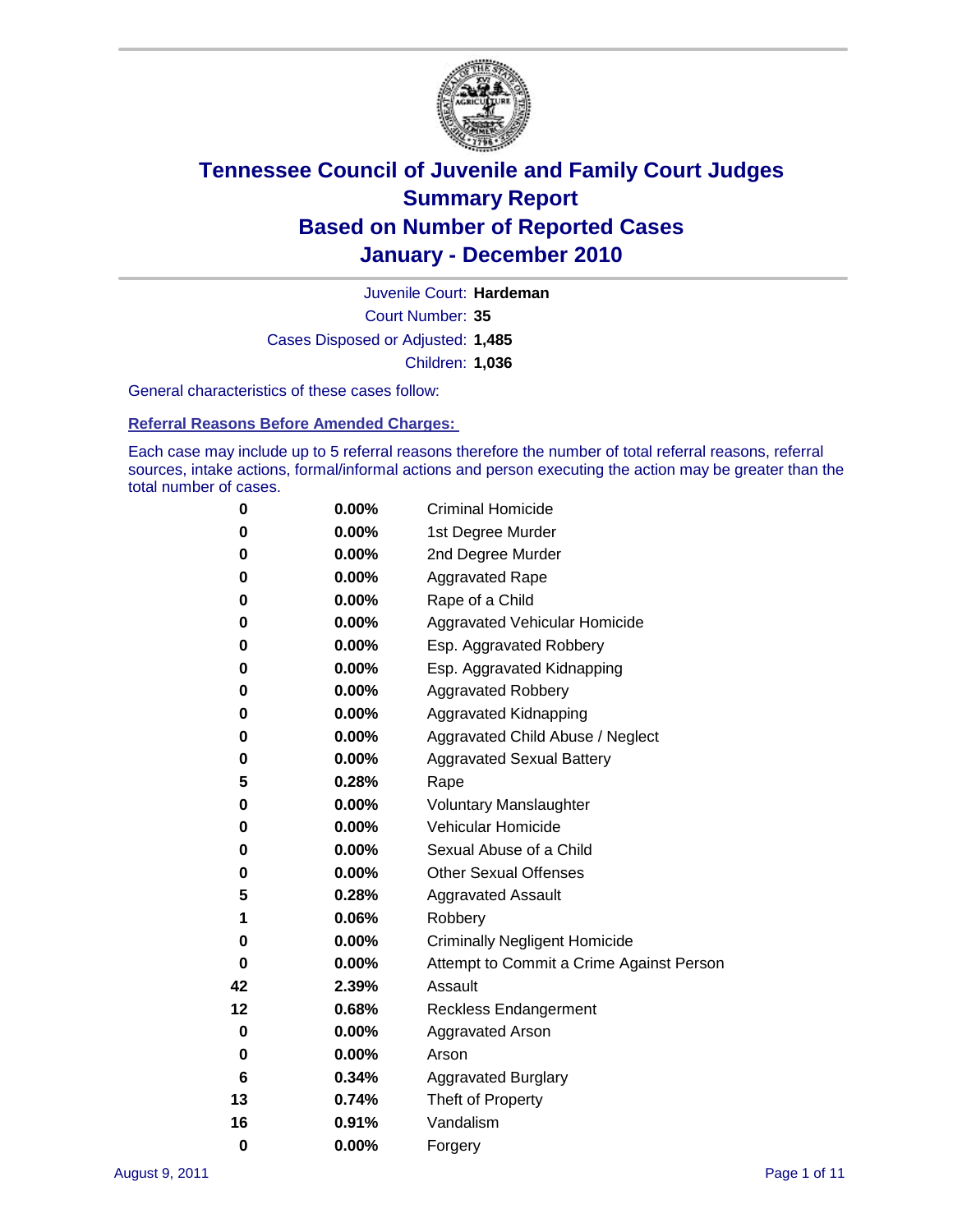

Court Number: **35** Juvenile Court: **Hardeman** Cases Disposed or Adjusted: **1,485** Children: **1,036**

#### **Referral Reasons Before Amended Charges:**

Each case may include up to 5 referral reasons therefore the number of total referral reasons, referral sources, intake actions, formal/informal actions and person executing the action may be greater than the total number of cases.

| $\pmb{0}$    | 0.00%    | <b>Worthless Checks</b>                                     |
|--------------|----------|-------------------------------------------------------------|
| 0            | 0.00%    | Illegal Possession / Fraudulent Use of Credit / Debit Cards |
| 4            | 0.23%    | <b>Burglary</b>                                             |
| 6            | 0.34%    | Unauthorized Use of a Vehicle                               |
| 1            | 0.06%    | <b>Cruelty to Animals</b>                                   |
| 0            | 0.00%    | Sale of Controlled Substances                               |
| 4            | 0.23%    | <b>Other Drug Offenses</b>                                  |
| 8            | 0.46%    | Possession of Controlled Substances                         |
| 0            | $0.00\%$ | <b>Criminal Attempt</b>                                     |
| 0            | 0.00%    | Carrying Weapons on School Property                         |
| 4            | 0.23%    | Unlawful Carrying / Possession of a Weapon                  |
| 2            | 0.11%    | <b>Evading Arrest</b>                                       |
| 0            | 0.00%    | Escape                                                      |
| 5            | 0.28%    | Driving Under Influence (DUI)                               |
| 6            | 0.34%    | Possession / Consumption of Alcohol                         |
| 8            | 0.46%    | Resisting Stop, Frisk, Halt, Arrest or Search               |
| 0            | $0.00\%$ | <b>Aggravated Criminal Trespass</b>                         |
| 3            | 0.17%    | Harassment                                                  |
| 0            | 0.00%    | Failure to Appear                                           |
| 3            | 0.17%    | Filing a False Police Report                                |
| 1            | 0.06%    | Criminal Impersonation                                      |
| 26           | 1.48%    | <b>Disorderly Conduct</b>                                   |
| $\mathbf{2}$ | 0.11%    | <b>Criminal Trespass</b>                                    |
| 1            | 0.06%    | <b>Public Intoxication</b>                                  |
| 0            | $0.00\%$ | Gambling                                                    |
| 170          | 9.67%    | Traffic                                                     |
| 0            | $0.00\%$ | Local Ordinances                                            |
| 3            | 0.17%    | Violation of Wildlife Regulations                           |
| 65           | 3.70%    | Contempt of Court                                           |
| 30           | 1.71%    | Violation of Probation                                      |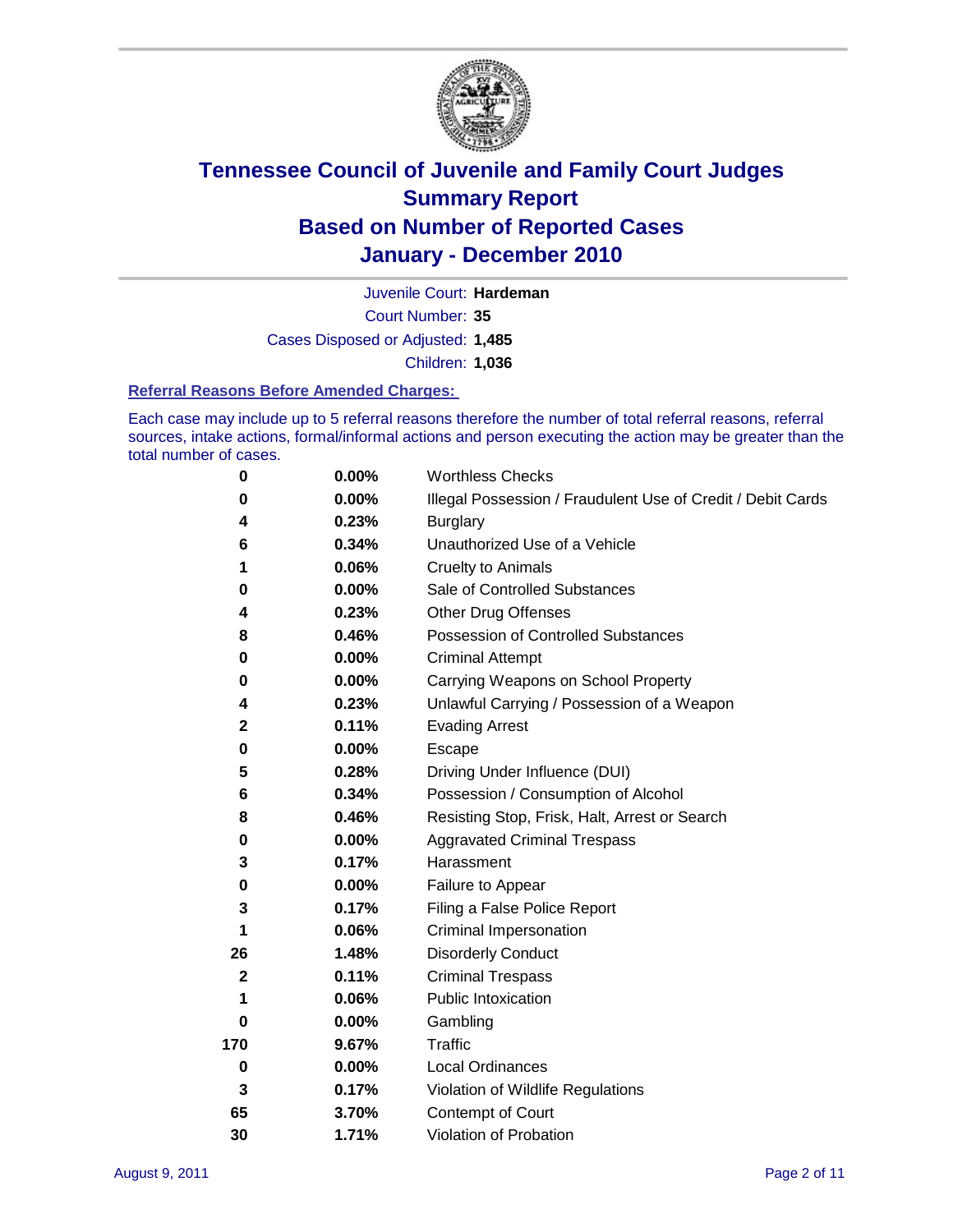

Court Number: **35** Juvenile Court: **Hardeman** Cases Disposed or Adjusted: **1,485** Children: **1,036**

### **Referral Reasons Before Amended Charges:**

Each case may include up to 5 referral reasons therefore the number of total referral reasons, referral sources, intake actions, formal/informal actions and person executing the action may be greater than the total number of cases.

| 2<br>1,758  | 0.11%<br>100.00% | Other<br><b>Total Referrals</b>        |
|-------------|------------------|----------------------------------------|
| 0           | 0.00%            | <b>Consent to Marry</b>                |
| 0           | 0.00%            | <b>Request for Medical Treatment</b>   |
| 1,035       | 58.87%           | <b>Child Support</b>                   |
| 114         | 6.48%            | Paternity / Legitimation               |
| 4           | 0.23%            | Visitation                             |
| 9           | 0.51%            | Custody                                |
| 0           | 0.00%            | <b>Foster Care Review</b>              |
| 0           | 0.00%            | <b>Administrative Review</b>           |
| 87          | 4.95%            | <b>Judicial Review</b>                 |
| 0           | 0.00%            | Violation of Informal Adjustment       |
| 0           | 0.00%            | <b>Violation of Pretrial Diversion</b> |
| 0           | 0.00%            | Termination of Parental Rights         |
| 31          | 1.76%            | Dependency / Neglect                   |
| 0           | 0.00%            | <b>Physically Abused Child</b>         |
| 1           | 0.06%            | Sexually Abused Child                  |
| 12          | 0.68%            | Violation of Curfew                    |
| 0           | 0.00%            | Violation of a Valid Court Order       |
| 4           | 0.23%            | Possession of Tobacco Products         |
| 0           | 0.00%            | Out-of-State Runaway                   |
| 0           | 0.00%            | In-State Runaway                       |
| 0<br>5      | 0.00%<br>0.28%   | <b>Unruly Behavior</b><br>Truancy      |
| $\mathbf 2$ | 0.11%            | Violation of Aftercare                 |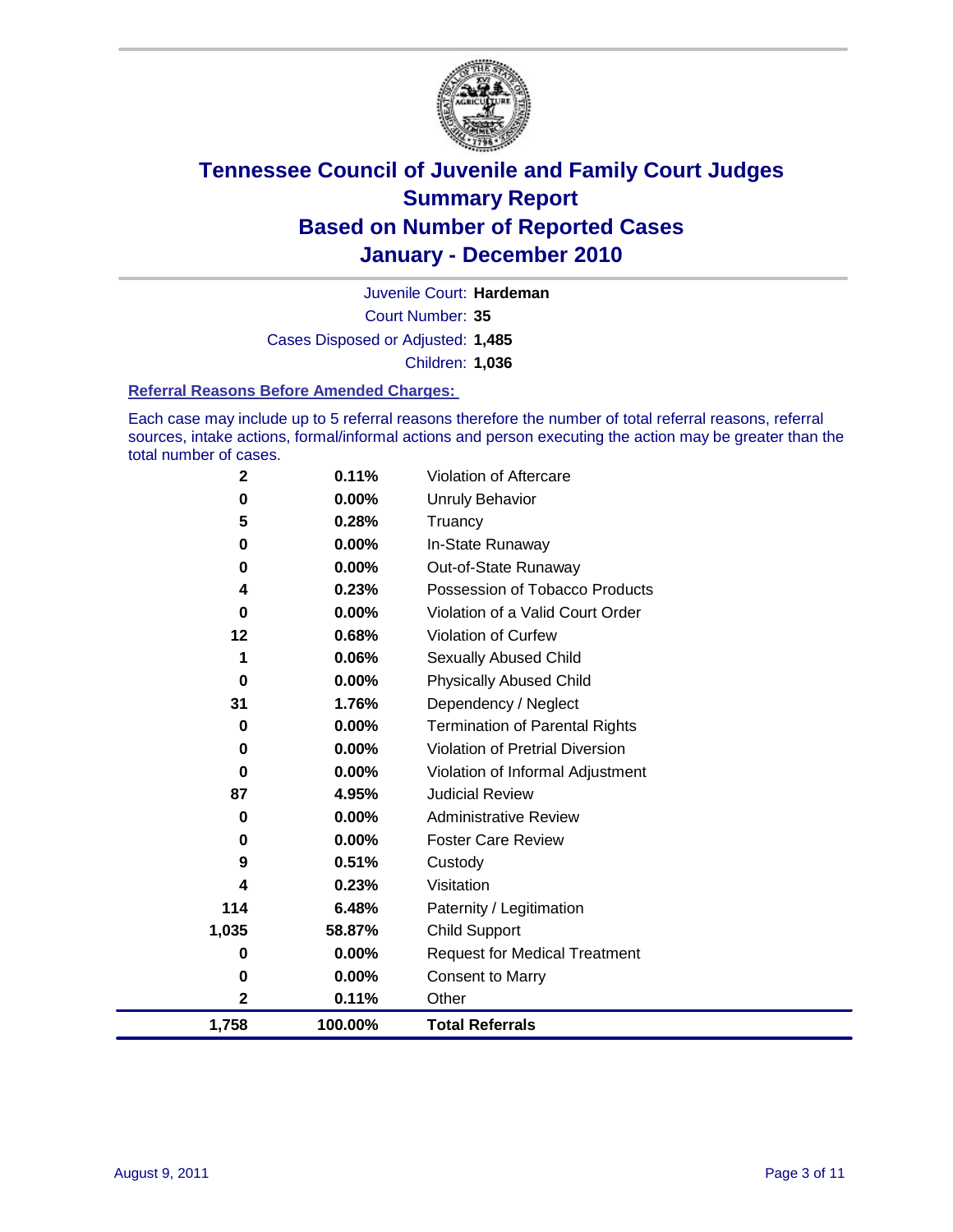

| Juvenile Court: Hardeman<br>Court Number: 35 |                                   |                               |  |  |  |
|----------------------------------------------|-----------------------------------|-------------------------------|--|--|--|
|                                              | Cases Disposed or Adjusted: 1,485 |                               |  |  |  |
|                                              |                                   | Children: 1,036               |  |  |  |
| <b>Referral Sources: 1</b>                   |                                   |                               |  |  |  |
| 369                                          | 20.99%                            | <b>Law Enforcement</b>        |  |  |  |
| 10                                           | 0.57%                             | Parents                       |  |  |  |
| 5                                            | 0.28%                             | Relatives                     |  |  |  |
| 0                                            | $0.00\%$                          | Self                          |  |  |  |
| 5                                            | 0.28%                             | School                        |  |  |  |
| 0                                            | $0.00\%$                          | <b>CSA</b>                    |  |  |  |
| 125                                          | 7.11%                             | <b>DCS</b>                    |  |  |  |
| 2                                            | 0.11%                             | <b>Other State Department</b> |  |  |  |

| 1,758        | 100.00%  | <b>Total Referral Sources</b>     |
|--------------|----------|-----------------------------------|
| 20           | 1.14%    | Other                             |
| 0            | 0.00%    | Unknown                           |
| 0            | 0.00%    | Hospital                          |
| 0            | $0.00\%$ | Child & Parent                    |
| 0            | 0.00%    | Victim                            |
| 9            | 0.51%    | <b>Other Court</b>                |
| 0            | 0.00%    | Social Agency                     |
| 377          | 21.44%   | <b>Court Staff</b>                |
| 836          | 47.55%   | <b>District Attorney's Office</b> |
| $\mathbf{2}$ | 0.11%    | <b>Other State Department</b>     |
| 125          | 7.11%    | <b>DCS</b>                        |
| 0            | 0.00%    | <b>CSA</b>                        |
| 5            | 0.28%    | School                            |
| 0            | 0.00%    | Self                              |
| 5            | 0.28%    | Relatives                         |
| 10           | 0.57%    | Parents                           |
| JUJ          | LV.JJ /0 | LAW LINVICTIIGHT                  |

### **Age of Child at Referral: 2**

| 1,036    | 100.00% | <b>Total Child Count</b> |
|----------|---------|--------------------------|
| $\bf{0}$ | 0.00%   | <b>Unknown</b>           |
| 59       | 5.69%   | Ages 19 and Over         |
| 140      | 13.51%  | Ages 17 through 18       |
| 153      | 14.77%  | Ages 15 through 16       |
| 76       | 7.34%   | Ages 13 through 14       |
| 66       | 6.37%   | Ages 11 through 12       |
| 542      | 52.32%  | Ages 10 and Under        |
|          |         |                          |

<sup>1</sup> If different than number of Referral Reasons (1758), verify accuracy of your court's data.

<sup>2</sup> One child could be counted in multiple categories, verify accuracy of your court's data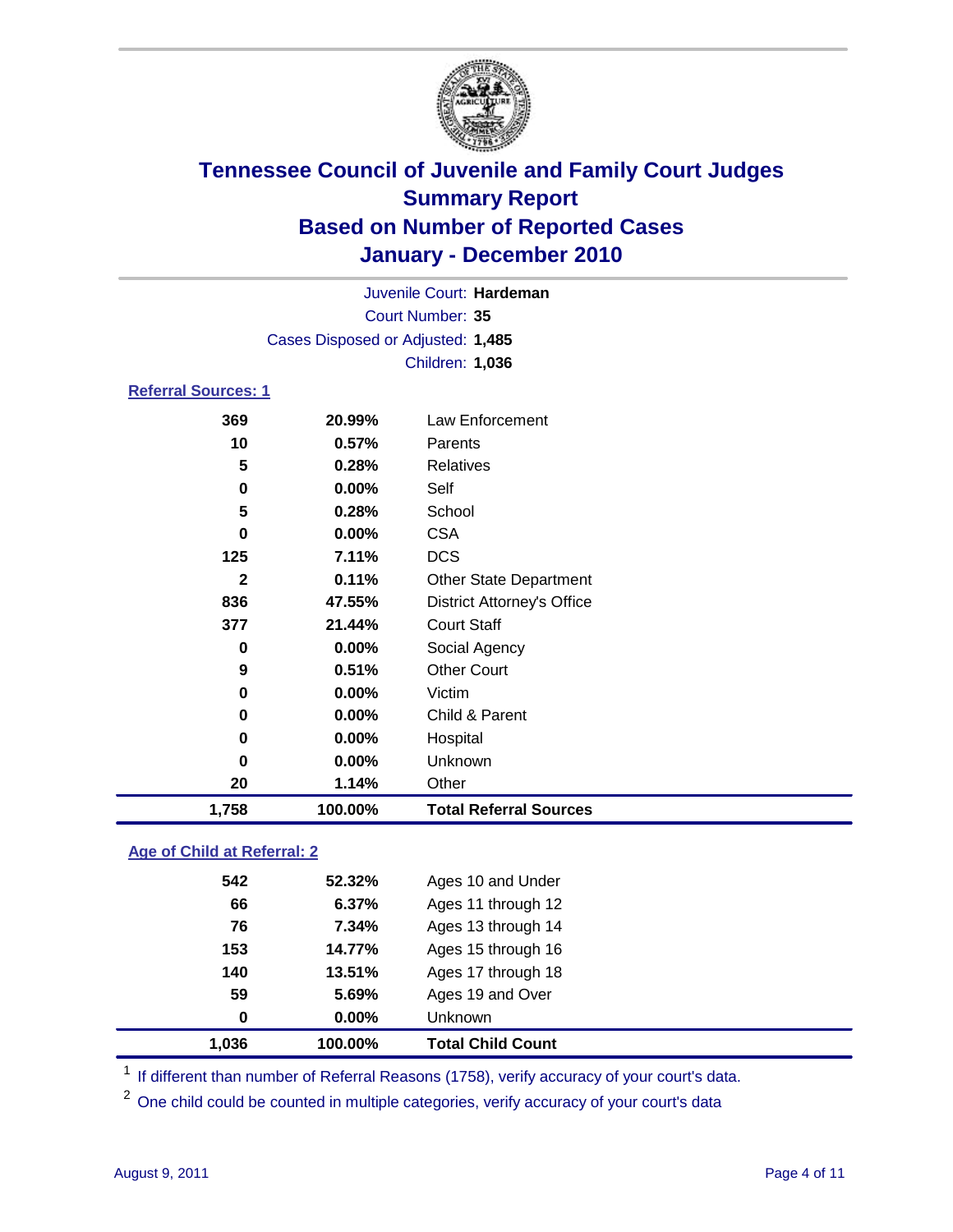

| Juvenile Court: Hardeman                |                                   |                          |  |  |  |
|-----------------------------------------|-----------------------------------|--------------------------|--|--|--|
|                                         | Court Number: 35                  |                          |  |  |  |
|                                         | Cases Disposed or Adjusted: 1,485 |                          |  |  |  |
|                                         | Children: 1,036                   |                          |  |  |  |
| Sex of Child: 1                         |                                   |                          |  |  |  |
| 476                                     | 45.95%                            | Male                     |  |  |  |
| 356                                     | 34.36%                            | Female                   |  |  |  |
| 204                                     | 19.69%                            | Unknown                  |  |  |  |
| 1,036                                   | 100.00%                           | <b>Total Child Count</b> |  |  |  |
| Race of Child: 1                        |                                   |                          |  |  |  |
| 198                                     | 19.11%                            | White                    |  |  |  |
| 675                                     | 65.15%                            | African American         |  |  |  |
| 1                                       | 0.10%                             | Native American          |  |  |  |
| 3                                       | 0.29%                             | Asian                    |  |  |  |
| 8                                       | 0.77%                             | Mixed                    |  |  |  |
| 151                                     | 14.58%                            | Unknown                  |  |  |  |
| 1,036                                   | 100.00%                           | <b>Total Child Count</b> |  |  |  |
| <b>Hispanic Origin: 1</b>               |                                   |                          |  |  |  |
| 6                                       | 0.58%                             | Yes                      |  |  |  |
| 887                                     | 85.62%                            | <b>No</b>                |  |  |  |
| 143                                     | 13.80%                            | Unknown                  |  |  |  |
| 1,036                                   | 100.00%                           | <b>Total Child Count</b> |  |  |  |
| <b>School Enrollment of Children: 1</b> |                                   |                          |  |  |  |
| 673                                     | 64.96%                            | Yes                      |  |  |  |
| 259                                     | 25.00%                            | <b>No</b>                |  |  |  |
| 104                                     | 10.04%                            | Unknown                  |  |  |  |
| 1,036                                   | 100.00%                           | <b>Total Child Count</b> |  |  |  |

<sup>1</sup> One child could be counted in multiple categories, verify accuracy of your court's data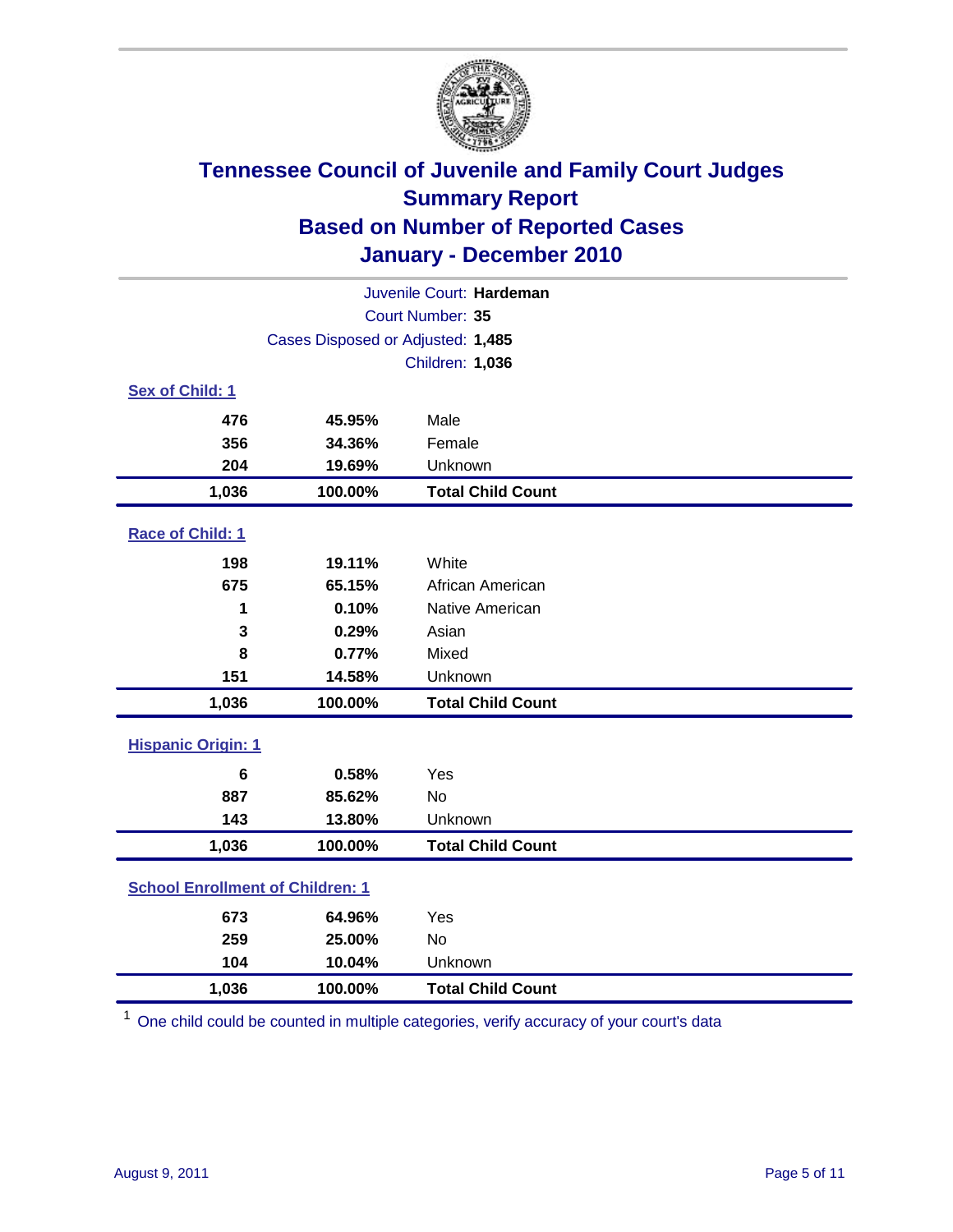

Court Number: **35** Juvenile Court: **Hardeman** Cases Disposed or Adjusted: **1,485** Children: **1,036**

### **Living Arrangement of Child at Time of Referral: 1**

| 1,036        | 100.00%  | <b>Total Child Count</b>     |
|--------------|----------|------------------------------|
| 17           | 1.64%    | Other                        |
| 104          | 10.04%   | Unknown                      |
| 1            | 0.10%    | Independent                  |
| 0            | $0.00\%$ | In an Institution            |
| $\mathbf{2}$ | 0.19%    | In a Residential Center      |
| $\mathbf{2}$ | 0.19%    | In a Group Home              |
| 18           | 1.74%    | With Foster Family           |
| 5            | 0.48%    | With Adoptive Parents        |
| 49           | 4.73%    | <b>With Relatives</b>        |
| 22           | 2.12%    | With Father                  |
| 731          | 70.56%   | With Mother                  |
| 21           | 2.03%    | With Mother and Stepfather   |
| 8            | 0.77%    | With Father and Stepmother   |
| 56           | 5.41%    | With Both Biological Parents |
|              |          |                              |

### **Type of Detention: 2**

| 1,485 | 100.00%  | <b>Total Detention Count</b> |
|-------|----------|------------------------------|
| 0     | $0.00\%$ | Other                        |
| 1,485 | 100.00%  | Does Not Apply               |
| 0     | $0.00\%$ | <b>Unknown</b>               |
| 0     | $0.00\%$ | Psychiatric Hospital         |
| 0     | 0.00%    | Jail - No Separation         |
| 0     | $0.00\%$ | Jail - Partial Separation    |
| 0     | 0.00%    | Jail - Complete Separation   |
| 0     | 0.00%    | Juvenile Detention Facility  |
| 0     | $0.00\%$ | Non-Secure Placement         |
|       |          |                              |

<sup>1</sup> One child could be counted in multiple categories, verify accuracy of your court's data

<sup>2</sup> If different than number of Cases (1485) verify accuracy of your court's data.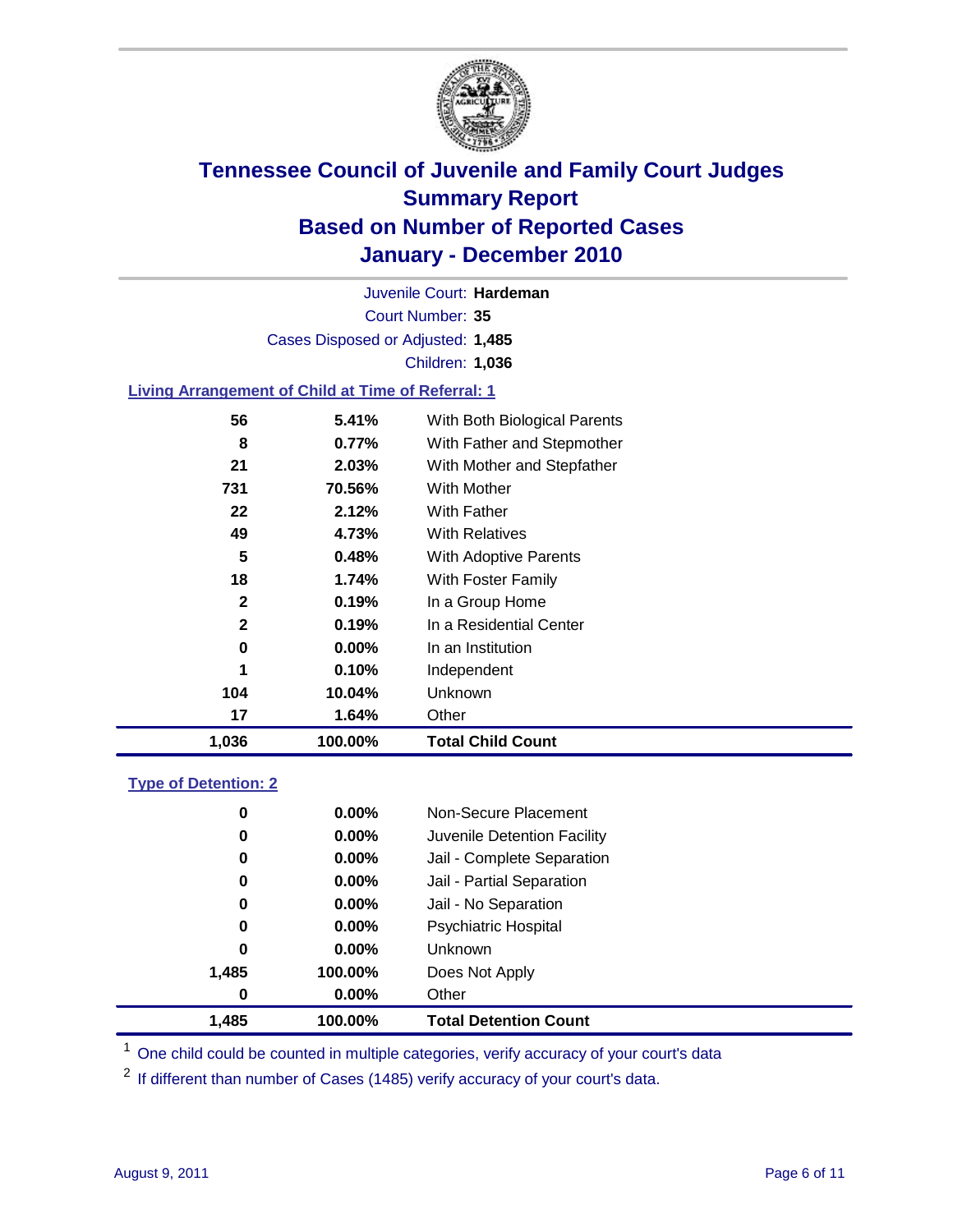

|                                                    | Juvenile Court: Hardeman          |                                      |  |  |  |  |  |
|----------------------------------------------------|-----------------------------------|--------------------------------------|--|--|--|--|--|
|                                                    | Court Number: 35                  |                                      |  |  |  |  |  |
|                                                    | Cases Disposed or Adjusted: 1,485 |                                      |  |  |  |  |  |
|                                                    | Children: 1,036                   |                                      |  |  |  |  |  |
| <b>Placement After Secure Detention Hearing: 1</b> |                                   |                                      |  |  |  |  |  |
| 0                                                  | 0.00%                             | Returned to Prior Living Arrangement |  |  |  |  |  |
| 0                                                  | 0.00%                             | Juvenile Detention Facility          |  |  |  |  |  |
| $\bf{0}$                                           | 0.00%                             | Jail                                 |  |  |  |  |  |
| $\bf{0}$                                           | 0.00%                             | Shelter / Group Home                 |  |  |  |  |  |
| 0                                                  | 0.00%                             | <b>Foster Family Home</b>            |  |  |  |  |  |
| 0                                                  | 0.00%                             | <b>Psychiatric Hospital</b>          |  |  |  |  |  |
| 0                                                  | 0.00%                             | Unknown                              |  |  |  |  |  |
| 1,485                                              | 100.00%                           | Does Not Apply                       |  |  |  |  |  |
| $\bf{0}$                                           | 0.00%                             | Other                                |  |  |  |  |  |
| 1,485                                              | 100.00%                           | <b>Total Placement Count</b>         |  |  |  |  |  |
|                                                    |                                   |                                      |  |  |  |  |  |
| <b>Intake Actions: 2</b>                           |                                   |                                      |  |  |  |  |  |
| 1,057                                              | 60.13%                            | <b>Petition Filed</b>                |  |  |  |  |  |
| 117                                                | 6.66%                             | <b>Motion Filed</b>                  |  |  |  |  |  |
| 150                                                | 8.53%                             | <b>Citation Processed</b>            |  |  |  |  |  |
| 0                                                  | 0.00%                             | Notification of Paternity Processed  |  |  |  |  |  |
| $\mathbf 2$                                        | 0.11%                             | Scheduling of Judicial Review        |  |  |  |  |  |
| $\bf{0}$                                           | 0.00%                             | Scheduling of Administrative Review  |  |  |  |  |  |
| 0                                                  | 0.00%                             | Scheduling of Foster Care Review     |  |  |  |  |  |
| $\bf{0}$                                           | 0.00%                             | Unknown                              |  |  |  |  |  |
| $\bf{0}$                                           | 0.00%                             | Does Not Apply                       |  |  |  |  |  |
| 432                                                | 24.57%                            | Other                                |  |  |  |  |  |
| 1,758                                              | 100.00%                           | <b>Total Intake Count</b>            |  |  |  |  |  |

<sup>1</sup> If different than number of Cases (1485) verify accuracy of your court's data.

<sup>2</sup> If different than number of Referral Reasons (1758), verify accuracy of your court's data.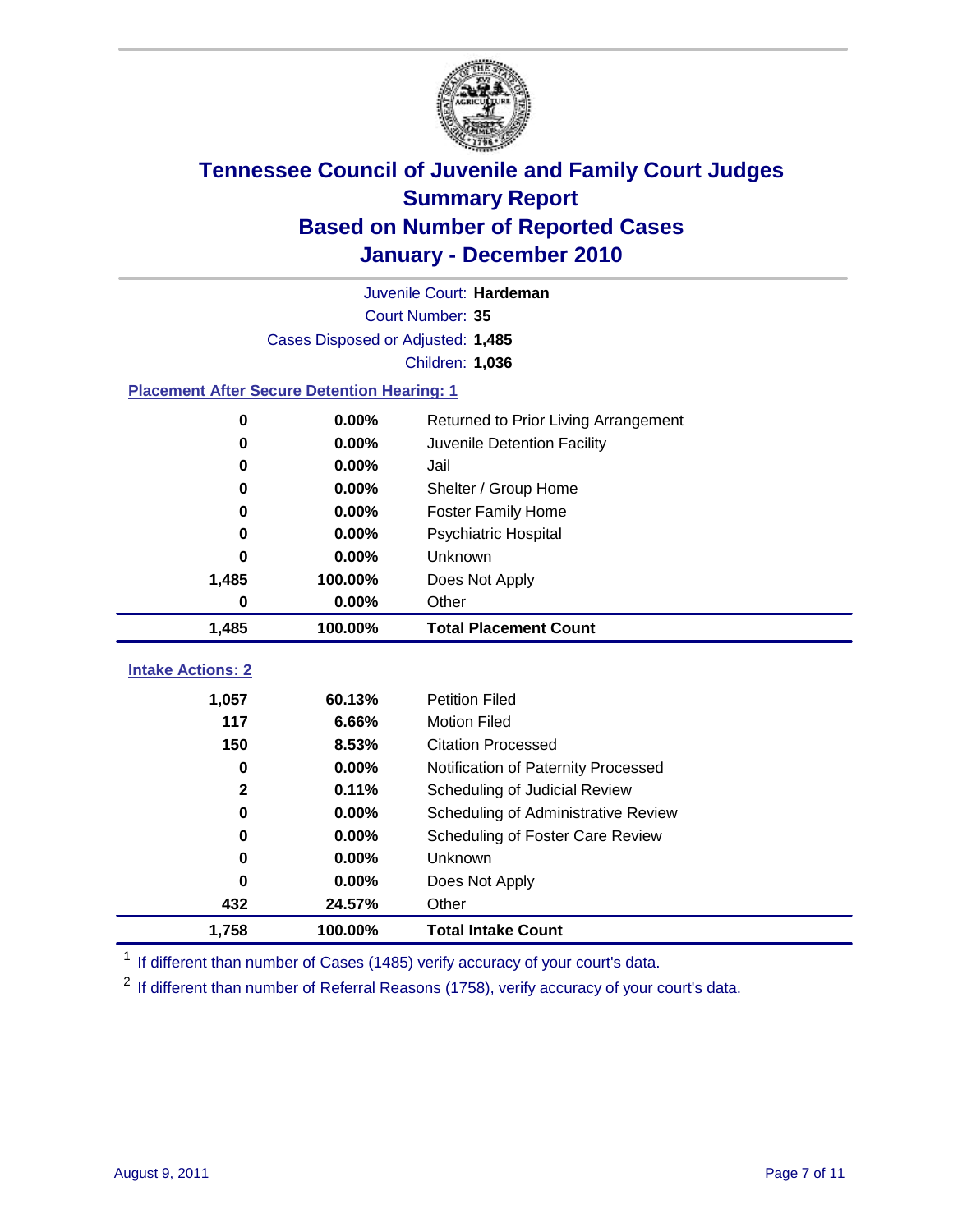

Court Number: **35** Juvenile Court: **Hardeman** Cases Disposed or Adjusted: **1,485** Children: **1,036**

### **Last Grade Completed by Child: 1**

| 243                                     | 23.46%  | Too Young for School         |  |
|-----------------------------------------|---------|------------------------------|--|
| 0                                       | 0.00%   | Preschool                    |  |
| 18                                      | 1.74%   | Kindergarten                 |  |
| $\mathbf 2$                             | 0.19%   | 1st Grade                    |  |
| 0                                       | 0.00%   | 2nd Grade                    |  |
| 1                                       | 0.10%   | 3rd Grade                    |  |
| 3                                       | 0.29%   | 4th Grade                    |  |
| 1                                       | 0.10%   | 5th Grade                    |  |
| 8                                       | 0.77%   | 6th Grade                    |  |
| 14                                      | 1.35%   | 7th Grade                    |  |
| 27                                      | 2.61%   | 8th Grade                    |  |
| 52                                      | 5.02%   | 9th Grade                    |  |
| 58                                      | 5.60%   | 10th Grade                   |  |
| 31                                      | 2.99%   | 11th Grade                   |  |
| $\mathbf{2}$                            | 0.19%   | 12th Grade                   |  |
| 0                                       | 0.00%   | Non-Graded Special Ed        |  |
| $\overline{2}$                          | 0.19%   | <b>GED</b>                   |  |
| 7                                       | 0.68%   | Graduated                    |  |
| 0                                       | 0.00%   | <b>Never Attended School</b> |  |
| 563                                     | 54.34%  | Unknown                      |  |
| 4                                       | 0.39%   | Other                        |  |
| 1,036                                   | 100.00% | <b>Total Child Count</b>     |  |
| <b>Enrolled in Special Education: 1</b> |         |                              |  |

| 1,036 | 100.00% | <b>Total Child Count</b> |
|-------|---------|--------------------------|
| 577   | 55.69%  | Unknown                  |
| 430   | 41.51%  | No                       |
| 29    | 2.80%   | Yes                      |

One child could be counted in multiple categories, verify accuracy of your court's data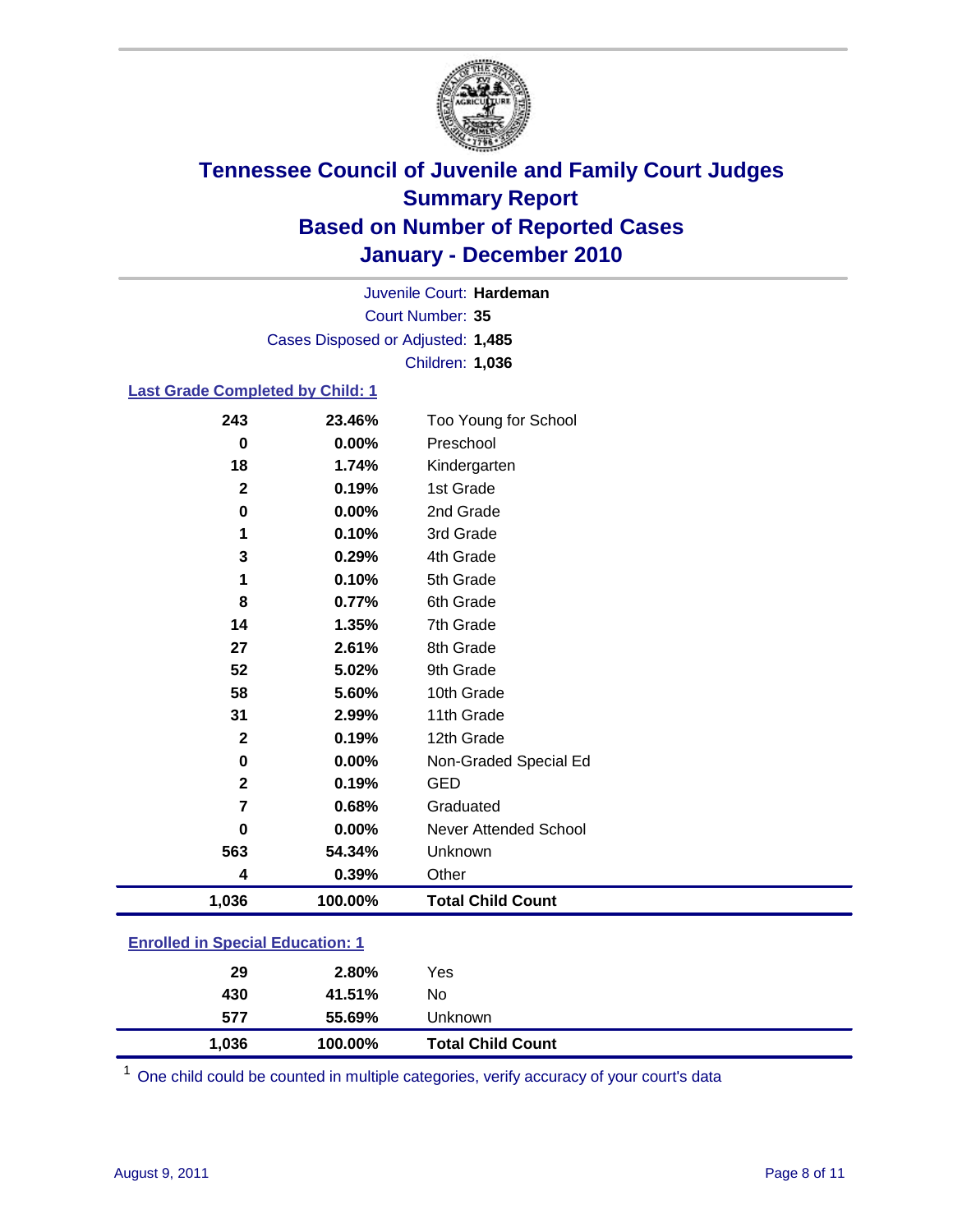

|                              |                                   | Juvenile Court: Hardeman  |
|------------------------------|-----------------------------------|---------------------------|
|                              |                                   | Court Number: 35          |
|                              | Cases Disposed or Adjusted: 1,485 |                           |
|                              |                                   | Children: 1,036           |
| <b>Action Executed By: 1</b> |                                   |                           |
| 1,757                        | 99.94%                            | Judge                     |
| 0                            | $0.00\%$                          | Magistrate                |
| $\bf{0}$                     | $0.00\%$                          | <b>YSO</b>                |
| 1                            | 0.06%                             | Other                     |
| 0                            | 0.00%                             | Unknown                   |
| 1,758                        | 100.00%                           | <b>Total Action Count</b> |

### **Formal / Informal Actions: 1**

| 197          | 11.21%   | Dismissed                                        |
|--------------|----------|--------------------------------------------------|
| 3            | 0.17%    | Retired / Nolle Prosequi                         |
| 139          | 7.91%    | <b>Complaint Substantiated Delinquent</b>        |
| 73           | 4.15%    | <b>Complaint Substantiated Status Offender</b>   |
| 3            | 0.17%    | <b>Complaint Substantiated Dependent/Neglect</b> |
| 0            | 0.00%    | <b>Complaint Substantiated Abused</b>            |
| 0            | $0.00\%$ | <b>Complaint Substantiated Mentally III</b>      |
| 0            | $0.00\%$ | Informal Adjustment                              |
| 8            | 0.46%    | <b>Pretrial Diversion</b>                        |
| 0            | $0.00\%$ | <b>Transfer to Adult Court Hearing</b>           |
| 0            | 0.00%    | Charges Cleared by Transfer to Adult Court       |
| 930          | 52.90%   | <b>Special Proceeding</b>                        |
| $\mathbf{2}$ | 0.11%    | <b>Review Concluded</b>                          |
| 396          | 22.53%   | Case Held Open                                   |
| 7            | 0.40%    | Other                                            |
| 0            | $0.00\%$ | <b>Unknown</b>                                   |
| 1,758        | 100.00%  | <b>Total Action Count</b>                        |

<sup>1</sup> If different than number of Referral Reasons (1758), verify accuracy of your court's data.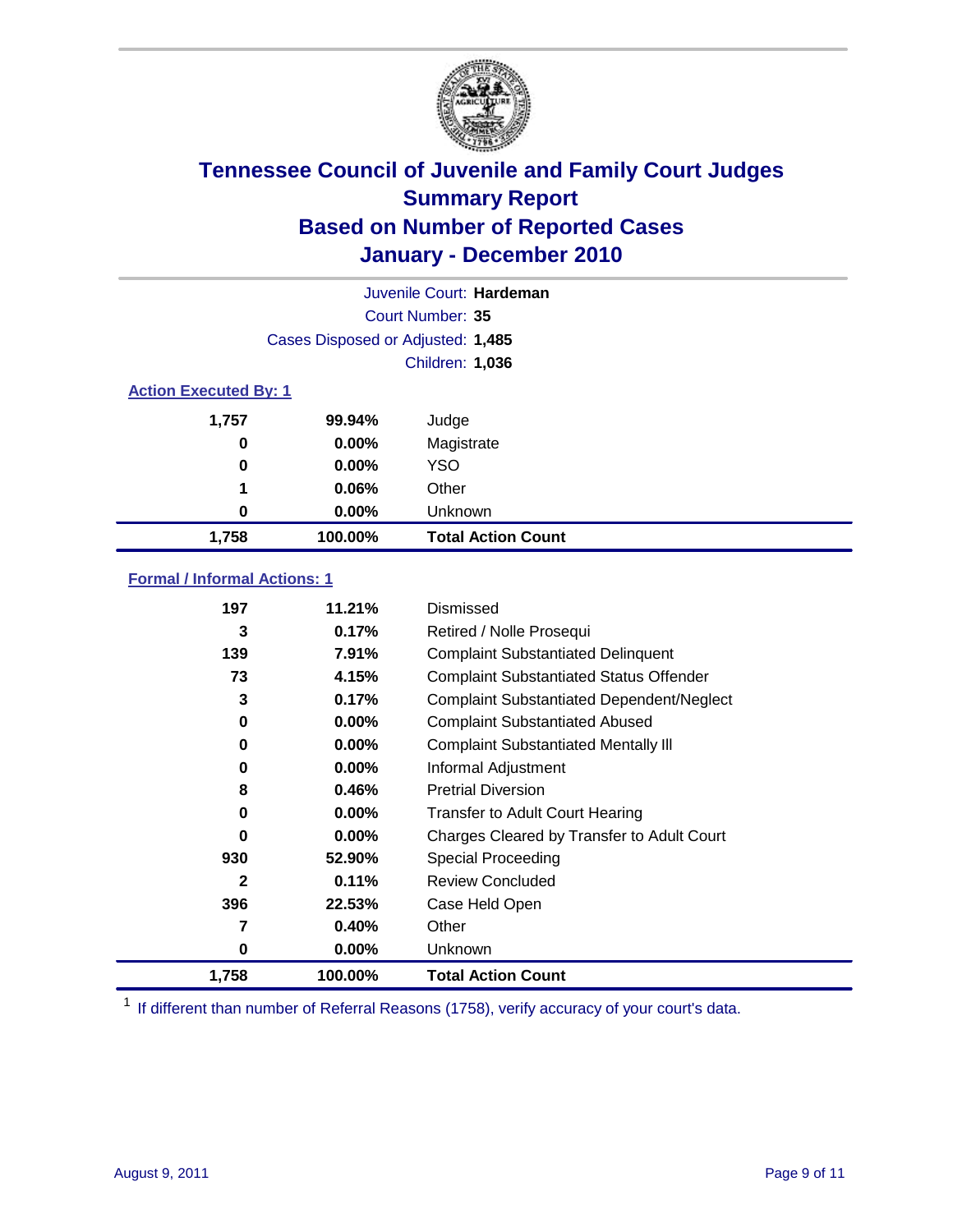

|                       |                                   | Juvenile Court: Hardeman                              |
|-----------------------|-----------------------------------|-------------------------------------------------------|
|                       |                                   | Court Number: 35                                      |
|                       | Cases Disposed or Adjusted: 1,485 |                                                       |
|                       |                                   | Children: 1,036                                       |
| <b>Case Outcomes:</b> |                                   | There can be multiple outcomes for one child or case. |
| 197                   | 10.87%                            | <b>Case Dismissed</b>                                 |
| 3                     | 0.17%                             | Case Retired or Nolle Prosequi                        |
| 1                     | 0.06%                             | Warned / Counseled                                    |
| 1                     | 0.06%                             | <b>Held Open For Review</b>                           |
| 54                    | 2.98%                             | Supervision / Probation to Juvenile Court             |
| 8                     | 0.44%                             | <b>Probation to Parents</b>                           |
| 2                     | 0.11%                             | Referral to Another Entity for Supervision / Service  |
| 0                     | 0.00%                             | Referred for Mental Health Counseling                 |
| 12                    | 0.66%                             | Referred for Alcohol and Drug Counseling              |
| 0                     | 0.00%                             | <b>Referred to Alternative School</b>                 |
| 2                     | 0.11%                             | Referred to Private Child Agency                      |
| 33                    | 1.82%                             | Referred to Defensive Driving School                  |
| 0                     | 0.00%                             | Referred to Alcohol Safety School                     |
| 0                     | 0.00%                             | Referred to Juvenile Court Education-Based Program    |
| 49                    | 2.70%                             | Driver's License Held Informally                      |
| 0                     | 0.00%                             | <b>Voluntary Placement with DMHMR</b>                 |
| 0                     | 0.00%                             | <b>Private Mental Health Placement</b>                |
| 0                     | 0.00%                             | <b>Private MR Placement</b>                           |
| 0                     | 0.00%                             | Placement with City/County Agency/Facility            |
| 0                     | 0.00%                             | Placement with Relative / Other Individual            |
| 3                     | 0.17%                             | Fine                                                  |
| 20                    | 1.10%                             | <b>Public Service</b>                                 |
| 9                     | 0.50%                             | Restitution                                           |
| 0                     | 0.00%                             | <b>Runaway Returned</b>                               |
| 15                    | 0.83%                             | No Contact Order                                      |
| 2                     | 0.11%                             | Injunction Other than No Contact Order                |
| 5                     | 0.28%                             | <b>House Arrest</b>                                   |
| 50                    | 2.76%                             | <b>Court Defined Curfew</b>                           |
| 0                     | 0.00%                             | Dismissed from Informal Adjustment                    |
| 0                     | 0.00%                             | <b>Dismissed from Pretrial Diversion</b>              |
| 0                     | 0.00%                             | <b>Released from Probation</b>                        |
| 0                     | 0.00%                             | <b>Transferred to Adult Court</b>                     |
| 0                     | $0.00\%$                          | <b>DMHMR Involuntary Commitment</b>                   |